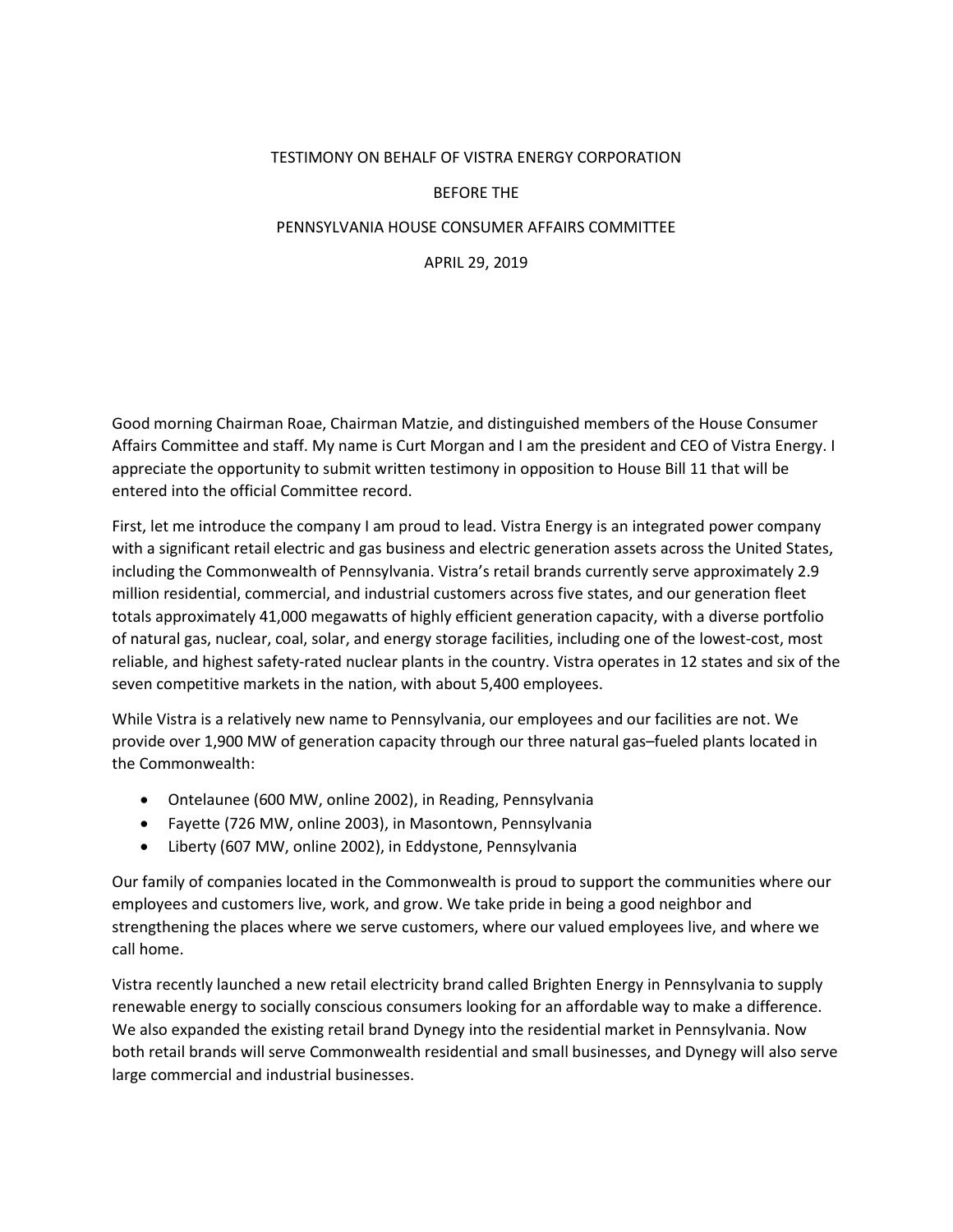Vistra is also in the process of acquiring Crius Energy, a competitive electric and gas retail provider, with an anticipated transaction close in the second quarter of 2019. Crius has roughly 1 million customers across 19 U.S. states, including approximately 105,000 customers in Pennsylvania, and the company provides retail natural gas and electric services through the Pennsylvania Gas & Electric, Public Power Energy Supplier, and TriEagle Energy brands. Following the close of the transaction, Vistra will have an estimated 4 million retail customers. Consistent with Vistra's commitment to invest in the states where it operates, including Pennsylvania, the company is currently in the process of opening a retail sales office located outside of Philadelphia in King of Prussia. We also expect to make material investments in the Commonwealth on renewables and to grow our retail business. Of course, what happens with the issue of nuclear subsidies will impact our desire to make these investments. A fair and level playing field is essential to investing in any market.

Pennsylvania is one of the most important and diverse energy states in the U.S., and Vistra is committed to providing its residents with innovative, customer-centric retail electricity, along with safe, reliable, and efficient power generation. We care about ensuring that the PJM market remains one of the most well-functioning markets in the nation, which is why we feel strongly about participating in the dialogue regarding nuclear subsidies and whether they make sense.

It has been over 20 years since the Pennsylvania electric market was restructured to allow for competition. By all accounts, the restructured electric market has worked well with lower prices and improved reliability, while also more effectively protecting consumers from poor performance and investment decisions made by market participants. In fact, there have been several bankruptcies and many bad investments in the competitive electric business since restructuring and not one captive ratepayer has been adversely exposed. Compare that to the approximately \$8.5 billion of stranded costs recovered as part of electric restructuring from captive ratepayers by regulated utilities for their purported overspend on nuclear plants in Pennsylvania. In addition, there's an estimated nearly \$9 billion of over-recovery beyond the book value of those same nuclear assets paid for by many of the same ratepayers and allowing for a double recovery of stranded costs.

As policymakers, you are faced with a two-fold question: 1) should you continue the failed past practice of allowing for direct, out-of-market subsidies paid for by captive ratepayers to support purportedly uneconomic nuclear facilities; or 2) should markets be allowed to function competitively with proper oversight to ensure fair and equitable treatment of market participants and customers?

The nuclear plant owners have recently admitted that this is not about near-term profitability of the nuclear plants in Pennsylvania except possibly the Three Mile Island nuclear facility which is a 45-yearold, highly inefficient, single unit plant that has likely reached its economic life. Rather, they have tried to paint a false sense of urgency with the threatened closures of Three Mile Island and Beaver Valley, both of which purposely did not participate in the previous PJM capacity auctions. Interestingly, our own analysis suggests Beaver Valley should be profitable on its own into the future, as well as Limerick, Peach Bottom, and Susquehanna nuclear power plants. The issue before you is not an easy one, and we offer our thoughts and insights garnered from competing in Pennsylvania and other markets to assist you in this important debate.

There has been a lot of rhetoric from a number of high-profile people on this matter creating further confusion, but I urge you to make the decision on any legislation based on the facts and with due respect to the entire competitive market, including full disclosure of the profitability of these facilities. I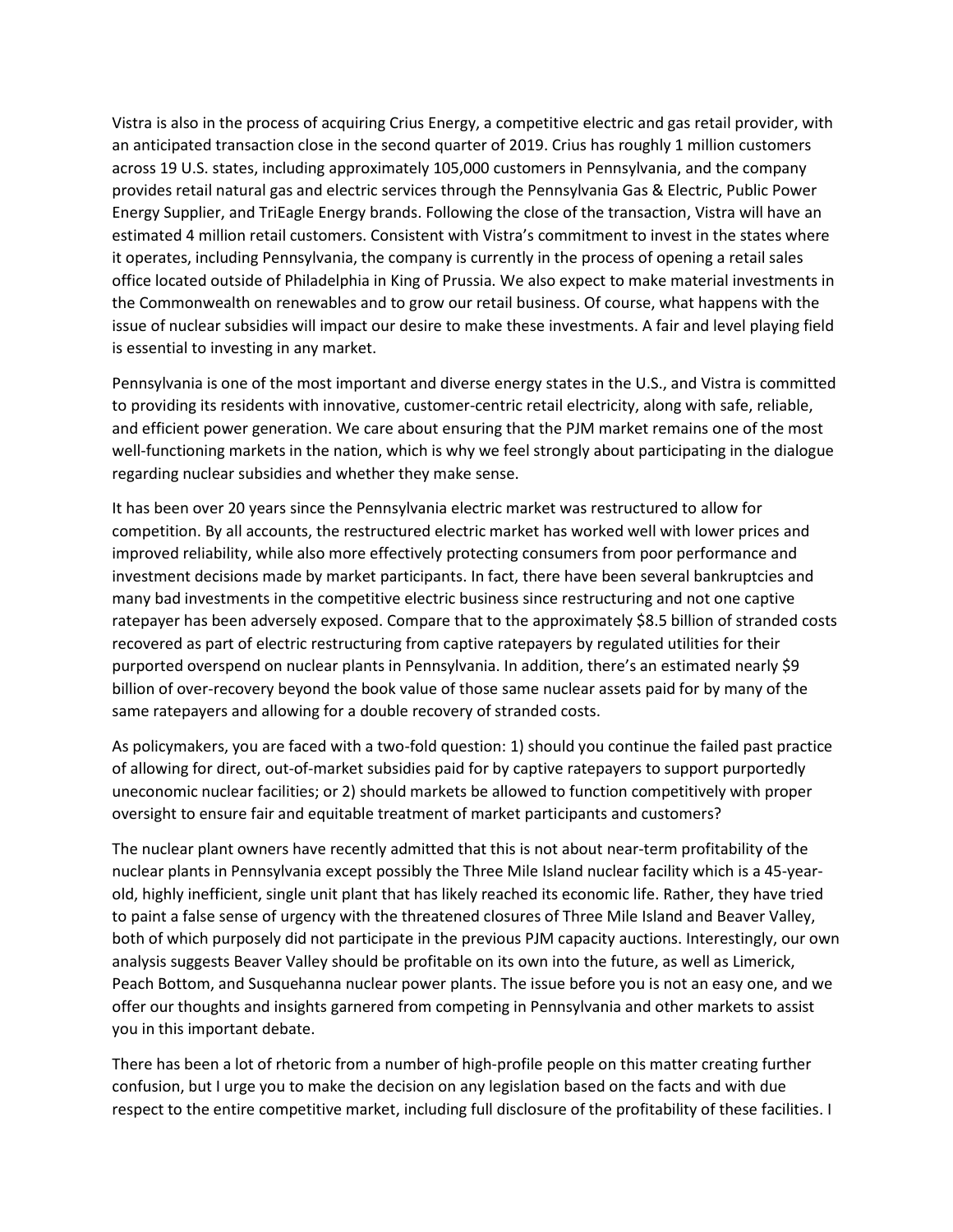find it quite ironic that certain elected officials, who championed restructured electric markets to protect consumers and enjoyed the benefits of electric competition during their tenures in office, have decided to support out-of-market subsidies that will undoubtedly be detrimental to the competitive markets and expose captive ratepayers, once again, to the performance of individual companies and assets with no evidence of need.

Vistra understands the desire of Pennsylvanians for clean sources of energy and the legislature's desire to enact policy to that effect. However, we believe that the best way to accomplish these goals is to let the competitive market work and to allow consumers to choose the path to a cleaner energy portfolio that works best for them. We have seen the power of competition to accomplish these goals across the markets where we compete. Economics are already forcing the closure of higher-emitting, inefficient, and uneconomic coal plants, which is fostering the introduction of newer, cleaner, and more efficient sources of energy. In fact, the Commonwealth has seen significant coal plant closures and job loss without any intervention from government, nor has there been any stranded cost recovery or decommissioning payments from captive ratepayers. In addition, many other businesses have closed over the years in Pennsylvania with no bailout from the government. The same should hold true with nuclear facilities that cannot compete or fail to compete.

Subsidies are usually reserved for nascent technologies to allow them to build scale to compete, and then the subsidies expire. This clearly is not the case for these nuclear plants that are using 1970s nuclear technology. Alarmists have tried to paint a picture that the U.S. will lose its nuclear edge if some of the older, lower-performing nuclear facilities close. This is just not the case given the antiquated technology used in nearly all civilian nuclear facilities in the U.S. and the fact that there are approximately 100 active civilian nuclear units in the country – twice that of the country with the second-highest number of nuclear units. In fact, only about 20 U.S. nuclear units are at risk of closure. In addition, some have attempted to make reliability and resiliency of the power system as support for nuclear subsidies. This argument, too, is not supported by the facts, as the PJM market and FERC have dispelled any of these concerns. If the Pennsylvania Legislature has a particular concern about the electric wholesale market, it should consider market-based solutions in which all companies can participate instead of picking winners and losers while exposing ratepayers to the strategies and performance of individual companies.

At its core, this issue isn't about clean energy, consumers, workers, resiliency, reliability, or local impacts—it is about the bottom line of at least three already profitable nuclear plants. Furthermore, these three nuclear facilities have significant opportunities to improve their performance and improve profitability when compared to other U.S. nuclear facilities, and House Bill 11 would take away the competitive pressure for the facilities to compete and improve efficiency like all other businesses in the Commonwealth. Even worse, if legislation is enacted, the three nuclear facilities could reap the benefits from both the bailout payments and operational improvements. Any time government intervenes in a competitive sector of the economy, it creates unknown and unintended adverse consequences, including the ripple effect on other valuable resources, such as forcing early retirements. Any nuclear bailouts in Pennsylvania could have this potential impact on more efficient, natural gas-fueled electric facilities that have very important attributes for electric markets, especially with their ability to ramp quickly and balance the output from intermittent renewables.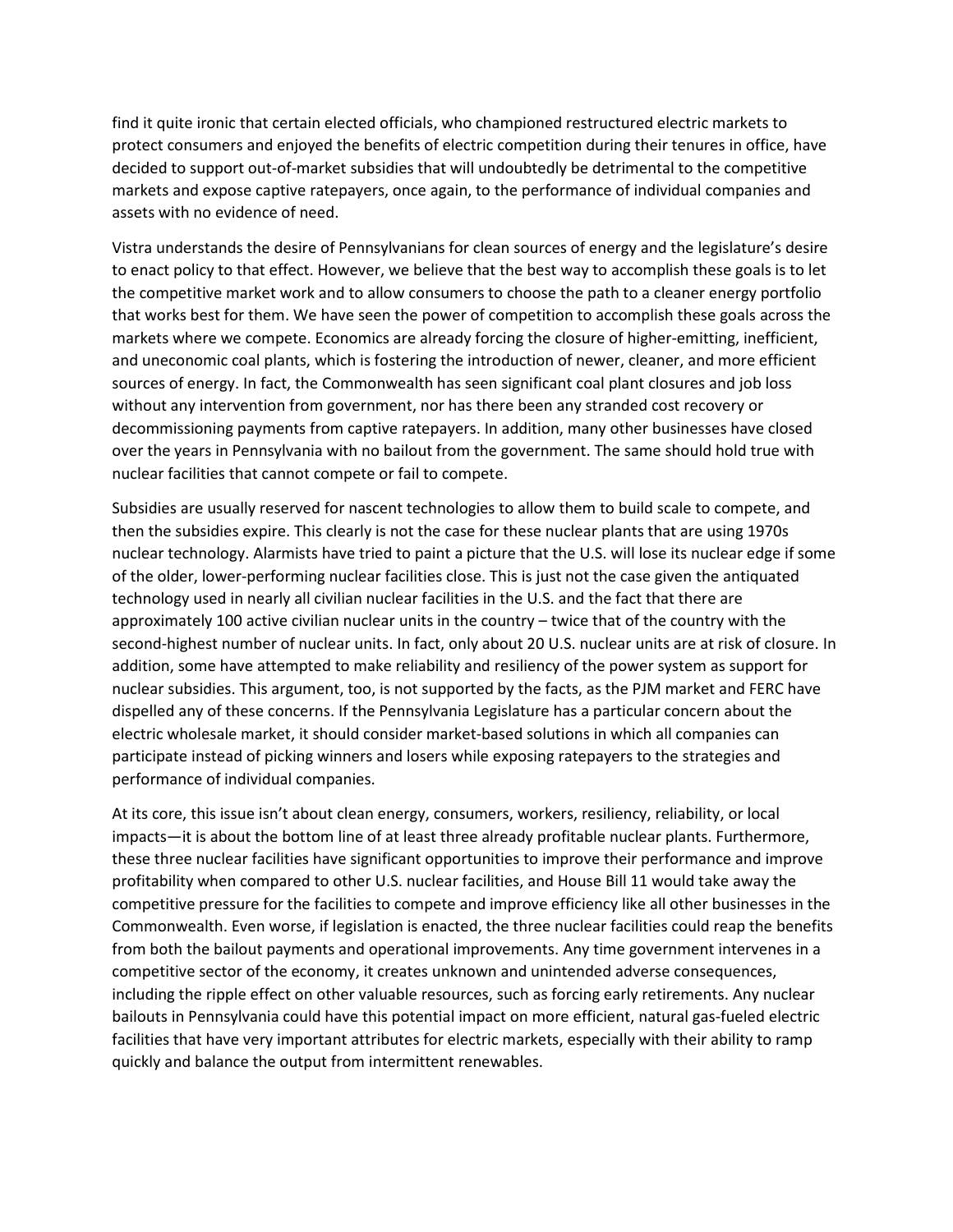To the end-use consumer, House Bill 11 could increase electricity costs for Pennsylvanians by more than \$500 million a year, indefinitely, to benefit already profitable nuclear plants at the expense of Pennsylvania ratepayers. This is above and beyond the billions of dollars of bailouts, mentioned above, previously paid for by Pennsylvanians for future nuclear decommissioning and stranded costs from initial overspending on the nuclear facilities.

Let me contrast this with the approach that Vistra has taken in the competitive wholesale and retail markets where we operate. We have taken a proactive approach when it comes to making certain our power plants continue to be economically viable. In response to market challenges, we launched our Operations Performance Initiative (OPI) investing several million dollars in our plants to enable them to compete in any market environment. OPI is an exhaustive effort to identify and capture opportunities across all aspects of our electric generation business. We evaluate revenue, fuel, operation and maintenance expenditures, capital expenditures, inventory management, and more. We also implement best practices and operational excellence processes across our fleet of more than 50 facilities.

As an example, Comanche Peak, our nuclear power plant in Texas, reduced costs significantly through the OPI process, and it continues to be among the lowest-cost, if not the lowest cost, nuclear plants in the country. These improvements were achieved in part by empowering employees to suggest better ways of doing things and rewarding them for their ideas. With the backdrop that Texas will not support nuclear subsidies, it was imperative that we put Comanche Peak in the most competitive position as possible. We firmly believe in the competitive market, and our employees work extremely hard every day to ensure our plants are the safest and most efficient in the country. We have implemented OPI at our three highly efficient natural gas-fueled plants in Pennsylvania and believe the legislature in the Commonwealth should insist on the highest performance from the nuclear plants before considering any subsidies. This highlights the failure of the proposed legislation. In order to make the proper decision, the Pennsylvania Legislature should insist on open hearings through the Pennsylvania Public Utility Commission (PUC) with expert testimony, benchmarking analysis, and a full and open view of each plant's economics. In addition, there should be an annual review of these details by the PUC to consider the ongoing need for the subsidies. In the end, it will be an adulteration of the competitive wholesale electric market in the Commonwealth.

As you consider whether these nuclear facilities are deserving of further subsidization by Pennsylvanians, we offer the following questions to assist in your due diligence. We believe full transparency is paramount to the legislative process on this matter so both citizens and legislators know exactly what deal is being struck:

- Can the nuclear generators detail the due diligence they have conducted to determine the financial viability of their assets before requesting Pennsylvania utility customers subsidize their nuclear facilities?
- Do these generators agree that it is reasonable and appropriate for the Pennsylvania Legislature to conduct proceedings to thoroughly and publicly review their financial data to verify their need for a subsidy?
- According to the independent PJM Market Monitor, all of the nuclear facilities in Pennsylvania, except Three Mile Island, are expected to make significant profits in the next three years. Why should the electric consumers of Pennsylvania pay the owners of these facilities billions of